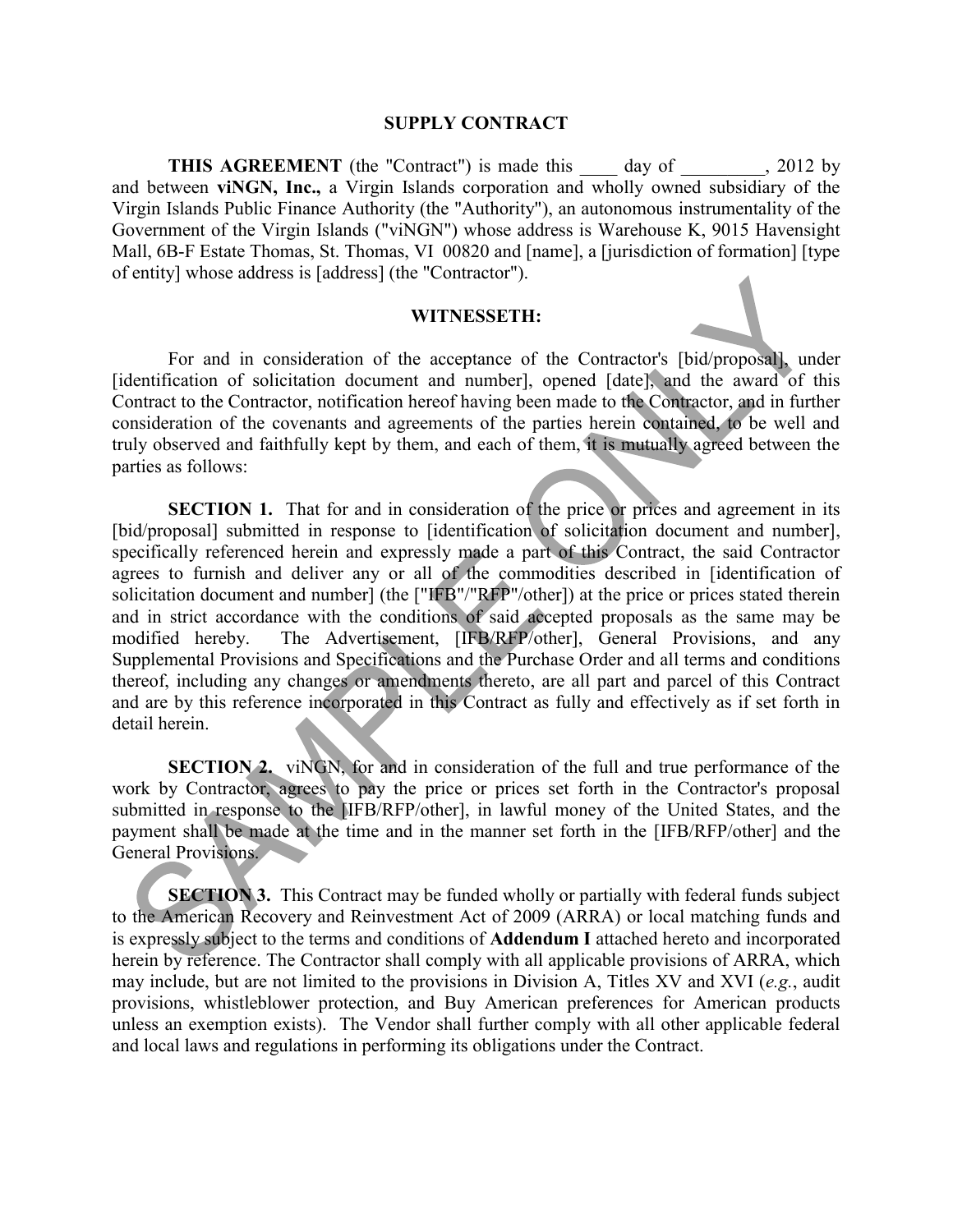## **SUPPLY CONTRACT (VINGN, INC. - [CONTRACTOR NAME]) Page 2 of 3**

**SECTION 4.** No alterations or variations of the terms of the [bid/proposal] shall be valid or binding upon viNGN unless made in writing and approved by viNGN.

**SECTION 5.** This Contract shall apply to all purchases made by viNGN from Contractor pursuant to [the IFB/RFP/other] from the date of the bid opening. This Contract will remain in force for the full period specified and until all articles or commodities ordered before the date of termination shall have been satisfactorily delivered and accepted and/or until all terms and conditions have been met, unless:

(a) terminated prior to expiration by satisfactory delivery against orders of entire quantities contracted for; or

(b) extended upon written authorization of viNGN and accepted by Contractor, to permit ordering of unordered balances or additional quantities at contract price or prices and in accordance with the contract terms.

**SECTION 6.** Failure of the Contractor to deliver within the time specified, or within a reasonable time as interpreted by viNGN, or failure to make replacement of rejected commodities when so requested, immediately or as directed by viNGN, shall constitute authority for viNGN to purchase in the open market to replace the commodities rejected or not delivered. viNGN reserves the right to authorize immediate purchases in the open market against rejections on this contract when necessary. On all such purchases, the Contractor agrees promptly to reimburse viNGN for excess costs occasioned by such purchases. Such purchases will be deducted from contract quantities. However, should public necessity demand it, viNGN reserves the right to use or consume commodities delivered which are substandard in quality, subject to an adjustment in price to be determined by viNGN.

**SECTION 7.** By execution of this contract, the Contractor certifies that it is eligible to receive contracts awarded using federally appropriated funds and that it has not been suspended or debarred from entering into contracts with any federal agency. The Contractor shall include this provision in each of its subcontracts hereunder and shall furnish its subcontractors with the link to https://www.epls.gov/ and the current "List of Parties Excluded from Federal Procurement or Non Procurement." In the event the Contractor or any subcontractor misrepresents its eligibility to receive contract awards using federal funds, the Contractor or subcontractor agrees that it shall not be entitled to payment for any work performed under this Contract or any subcontract and that the Contractor or subcontractor shall promptly reimburse viNGN for any progress payments heretofore made.

**SECTION 8.** Contractor warrants that it shall not, with respect to this Contract, make or present any claim upon or against viNGN, the Authority, or the Government of the Virgin Islands generally, or any officer, department, board, commission, or other agency thereof, knowing such claim to be false, fictitious, or fraudulent. Contractor acknowledges that making such a false, fictitious, or fraudulent claim is an offense under Virgin Islands law.

**SECTION 9.** Contractor acknowledges that this Contract is funded, in whole or in part, by federal funds. Contractor warrants that it shall not, with respect to this Contract, make, or